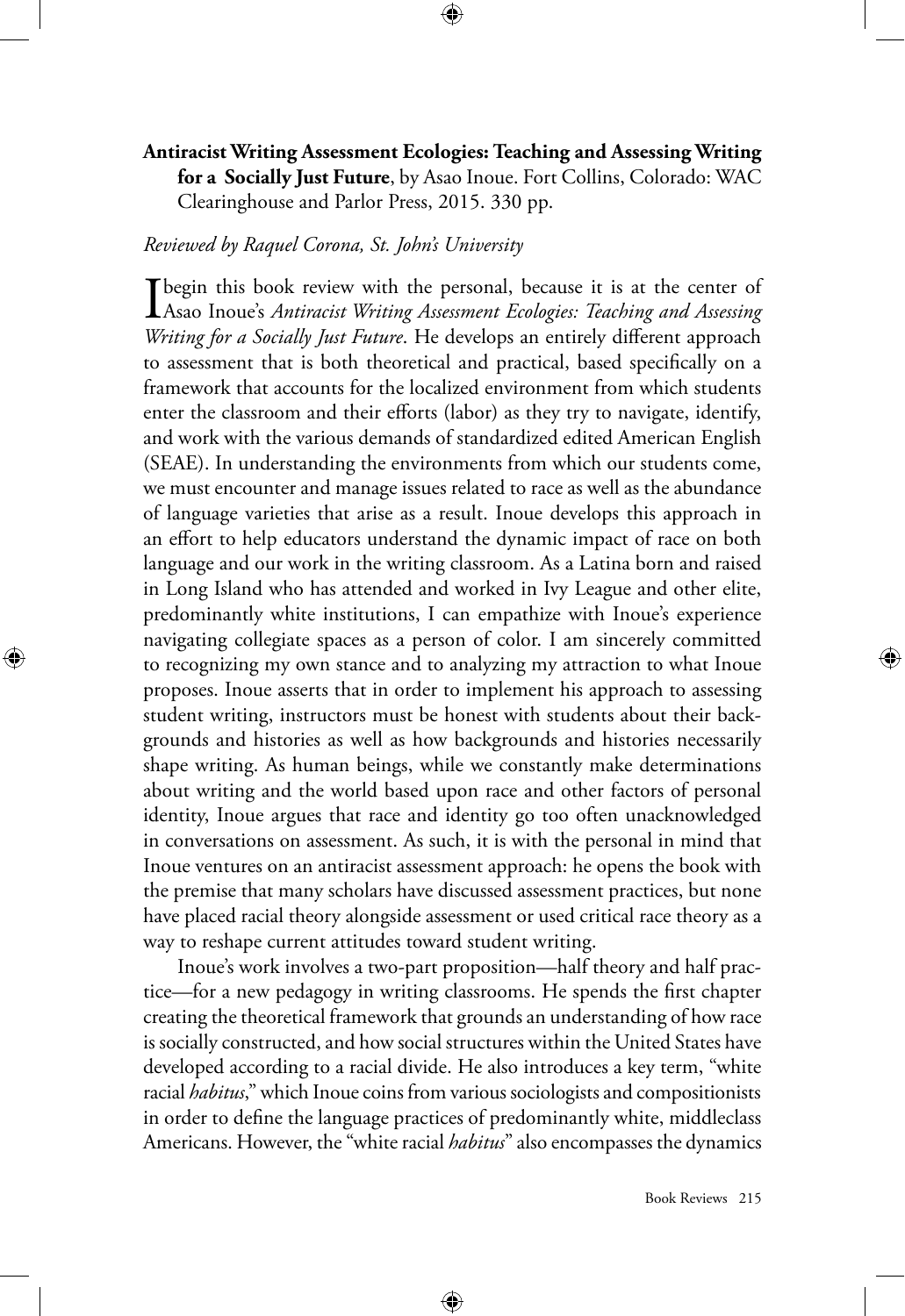at play regarding the impact of race on attitudes about language. Inoue uses this term to explore how nearly every writing assessment is a racially infused undertaking. Much of Inoue's success in this book lies in his very useful examples of how race is embedded in assessment, from the use of the intelligence quotient (IQ) exams in the United States in the  $19<sup>th</sup>$  and  $20<sup>th</sup>$  centuries to present uses of assessment by even the most well-intentioned instructors and scholars in our field. He essentially announces that the writing privileged within classrooms and across the United States, SEAE, is controlled, maintained, and reinforced by white, middleclass hegemonic values. Inoue draws a connection between race and language in order to delve into the value of certain kinds of language over others, stressing that it is not that people cannot comprehend a language variance outside of SEAE, but rather, that the individuals using such variances (that is, people of color) are valued less in our society than those who use SEAE (that is, whites). Everyone can sing along and follow the meaning of rap songs and hip hop culture, Inoue argues, but the value of non-SEAE language is rarely emphasized in classrooms because structural racism does not allow for it. Inoue calls for readers to discover the local diversity surrounding the classrooms where they teach in order to better understand the wide array of students' language practices.

In chapter two, Inoue takes a three-pronged theoretical approach to develop his antiracist assessment ecology, outlining the basic foundational tenets for his ecology. Inoue invokes the use of the term ecology to reframe our current conception of writing assessment in our classrooms. He asserts that our writing assessments determine the way students function within the classroom environment. Ecology as a term is used to encompass a living and breathing space that takes into account all the stakeholders in an environment: students and instructors alike. The first theory he utilizes to explicate the essential theoretical principles of said ecology is a labor-based pedagogy centered on Freirean ideology. Inoue calls for instructors to equalize the writing classroom by grading students according to their labor in the class rather than judging them on their ability to mimic SEAE. Students in Inoue's ecology likewise have an active hand in their own education by shaping how they are graded: they develop a grading contract for the course as well as the rubrics that hold them accountable for learning. Such Freire-inspired pedagogy offers Inoue the opportunity to turn the classroom into a place that evaluates language practices from the perspective of students. Instead of instilling the belief that students should free themselves from their home language varieties, Inoue argues it is the classroom that needs to be freed from the dominance of SEAE. As students engage with these ideas surrounding evaluation Inoue encourages students and instructor to focus on a second tenant of his ecology, which is language's link to the political power differentials existent within the writing

⊕

216 *Composition Studies* 

⊕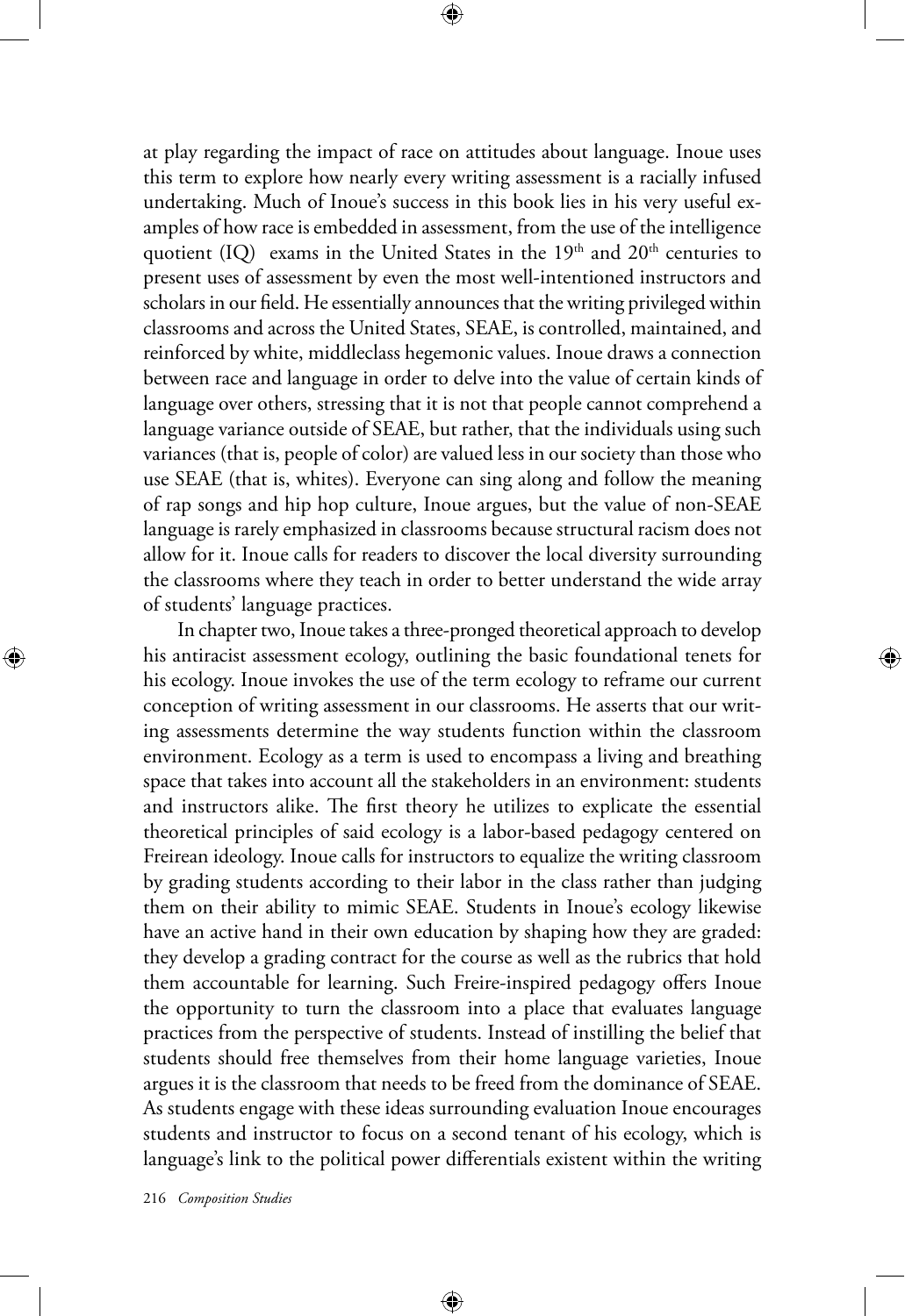classroom, institutions of education, and American society as a whole. Finally, his third tenet embraces Buddhist principles of interconnectedness within the antiracist assessment ecology, a space where every individual is responsible for the success of the larger class. This is quite contrary to the general American sentiment, which is rooted in individual success. He also emphasizes the idea that the classroom ecology is constantly changing, becoming. Accordingly in Inoue's classroom, an ecology is seemingly inevitable, because it is composed of people and their connection to those around them.

Chapter three continues the work of defining and unpacking the concept of ecology: in it, Inoue delineates the seven essential elements of an antiracist assessment ecology—ecological power, ecological parts, ecological purpose, ecological people, ecological processes, ecological products, and ecological places. To unpack each element, Inoue works with a wide range of social theorists and compositionists to understand how writing classrooms are affected by the decisions instructors make in their courses. Throughout his examination he provides examples of classroom practices to support each of his ecological elements, including a list of readings to spark discussions of race in general and white racial *habitus* in particular. As the book moves forward, readers receive an abundance of resources for developing antiracist assessment ecologies of their own.

Indeed, chapter four gives readers an even sharper image of Inoue's classroom, showcasing how one of his upper-level writing intensive courses at Fresno embodies key features of an antiracist assessment ecology. Through examples of student writing he demonstrates students' experiences negotiating race and language. Building on the work of various composition scholars, he examines how the use of grading contracts, student reflection, student-teacher conferences, peer review, and other forms of group work help to create and sustain an antiracist assessment ecology.

⊕

Inspired by these resources, I decided to alter my own writing classroom and attempted to implement some antiracist assessment practices. Similar to Inoue's experience, I struggled to convince students to buy-in to a different way of functioning in a classroom, to create an ecology where they had decisionmaking power in the way the course unfolds. As I attempted to get their input and investment in decision-making, students were often quiet. I worked hard to gain their participation, and as the semester progressed they slowly became engaged, developing new peer review activities, and taking part in large class discussions about altering workload and establishing deadlines. As an instructor of color, it was daunting to assign readings and discuss issues related to structural racism and language, but it was an exciting beginning in a journey to reshape my pedagogy. As evidenced by my own and Inoue's experiences, implementing antiracist assessment ecologies requires adjustment time for

⊕